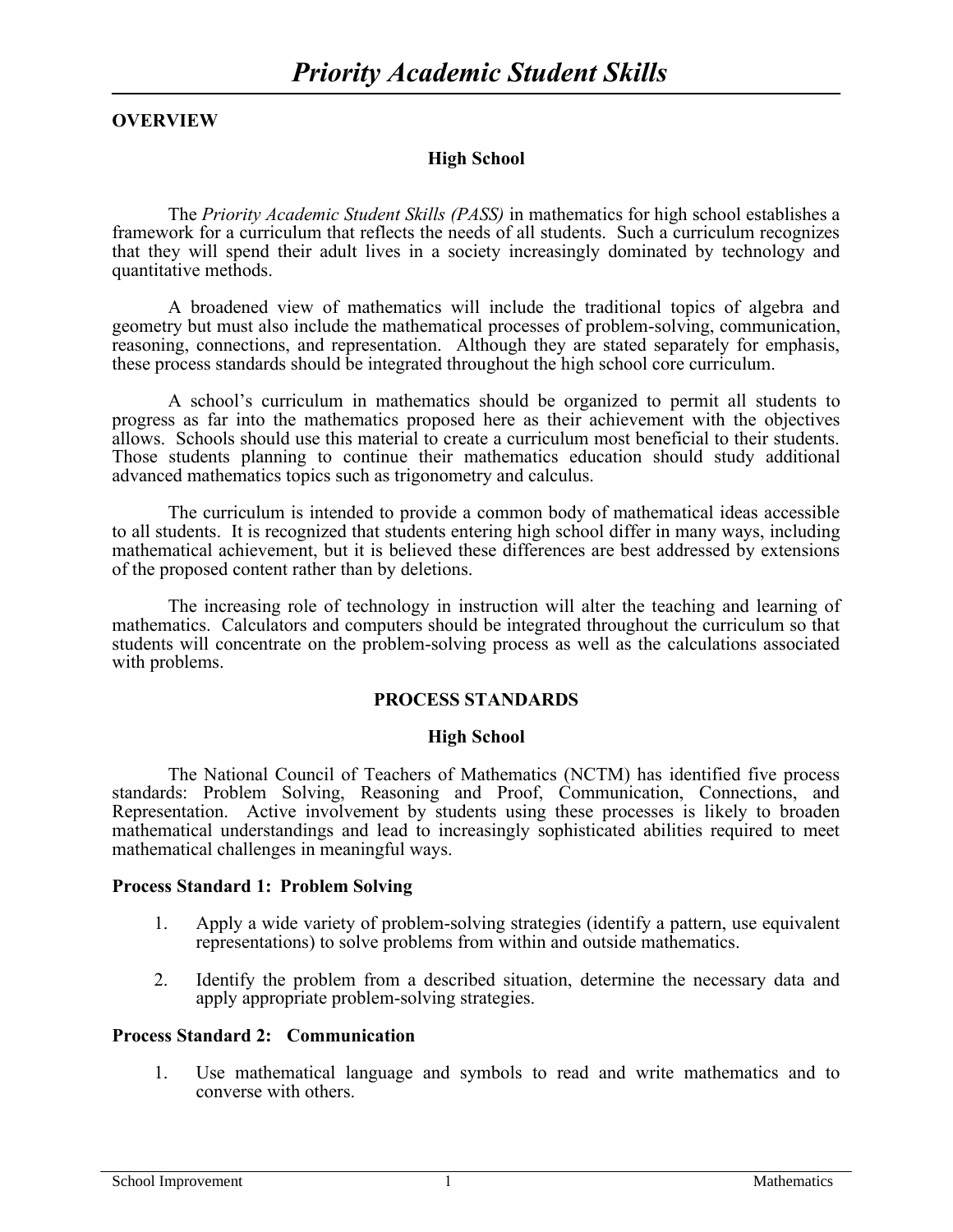- 2. Demonstrate mathematical ideas orally and in writing.
- 3. Analyze mathematical definitions and discover generalizations through investigations.

# **Process Standard 3: Reasoning**

- 1. Use various types of logical reasoning in mathematical contexts and real-world situations.
- 2. Prepare and evaluate suppositions and arguments.
- 3. Verify conclusions, identify counterexamples, test conjectures, and justify solutions to mathematical problems.
- 4. Justify mathematical statements through proofs.

### **Process Standard 4: Connections**

- 1. Link mathematical ideas to the real world (e.g., statistics helps qualify the confidence we can have when drawing conclusions based on a sample).
- 2. Apply mathematical problem-solving skills to other disciplines.
- 3. Use mathematics to solve problems encountered in daily life.
- 4. Relate one area of mathematics to another and to the integrated whole (e.g., connect equivalent representations to corresponding problem situations or mathematical concepts).

#### **Process Standard 5: Representation**

- 1. Use algebraic, graphic, and numeric representations to model and interpret mathematical and real world situations.
- 2. Use a variety of mathematical representations as tools for organizing, recording, and communicating mathematical ideas (e.g., mathematical models, tables, graphs, spreadsheets).
- 3. Develop a variety of mathematical representations that can be used flexibly and appropriately.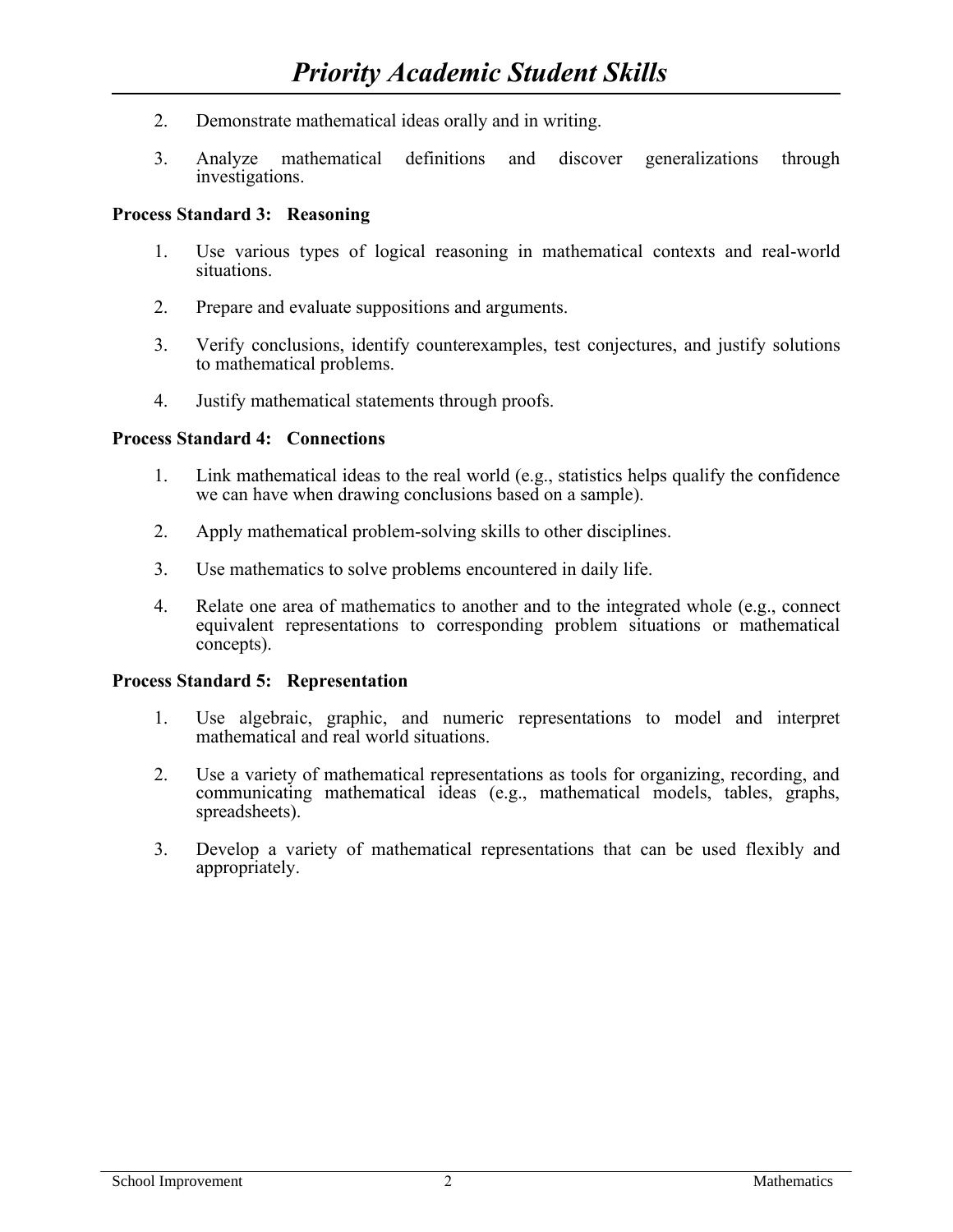# **MATHEMATICS CONTENT STANDARDS**

#### **Algebra I (Updated August 2006)**

The following skills are required of all students completing Algebra I. **Major Concepts** should be taught in depth using a variety of methods and applications (concrete to the abstract). **Maintenance Concepts** have been taught previously and are a necessary foundation for this course. The major concepts are considered minimal exit skills and districts are strongly encouraged to exceed these skills when building an Algebra I curriculum. Visual and physical models, calculators, and other technologies are recommended when appropriate and can enhance both instruction and assessment.

# **Number Sense and Algebraic Operations -** Number Sense & Algebraic Reasoning-**Polynomials, Exponents, Expressions** Equations, Inequalities, Exponents,

**Relations and Functions -** Geometry **Linear Functions & Slope** Volume, Surface Area, Ratio, **Formulas** Proportion, Formulas **Data Analysis, Statistics and Probability-** Data Analysis and Statistics - **Tables, Graphs, Charts, Scatter Plots** Graphical Representations,

### **MAJOR CONCEPTS MAINTENANCE CONCEPTS**

Rational Numbers Measures of Central Tendency

#### **Standard 1: Number Sense and Algebraic Operations - The student will use expressions and equations to model number relationships.**

- 1. Equations and Formulas
	- a. Translate word phrases and sentences into expressions and equations and vice versa.
	- b. Solve literal equations involving several variables for one variable in terms of the others.
	- c. Use the formulas from measurable attributes of geometric models (perimeter, circumference, area and volume), science, and statistics to solve problems within an algebraic context.
	- d. Solve two-step and three-step problems using concepts such as rules of exponents, rate, distance, ratio and proportion, and percent.
- 2. Expressions
	- a. Simplify and evaluate linear, absolute value, rational and radical expressions.
	- b. Simplify polynomials by adding, subtracting or multiplying.
	- c. Factor polynomial expressions.
- **Note:** Asterisks (\*) have been used to identify standards and objectives that must be assessed by the local school district. All other skills may be assessed by the Oklahoma School Testing Program (OSTP).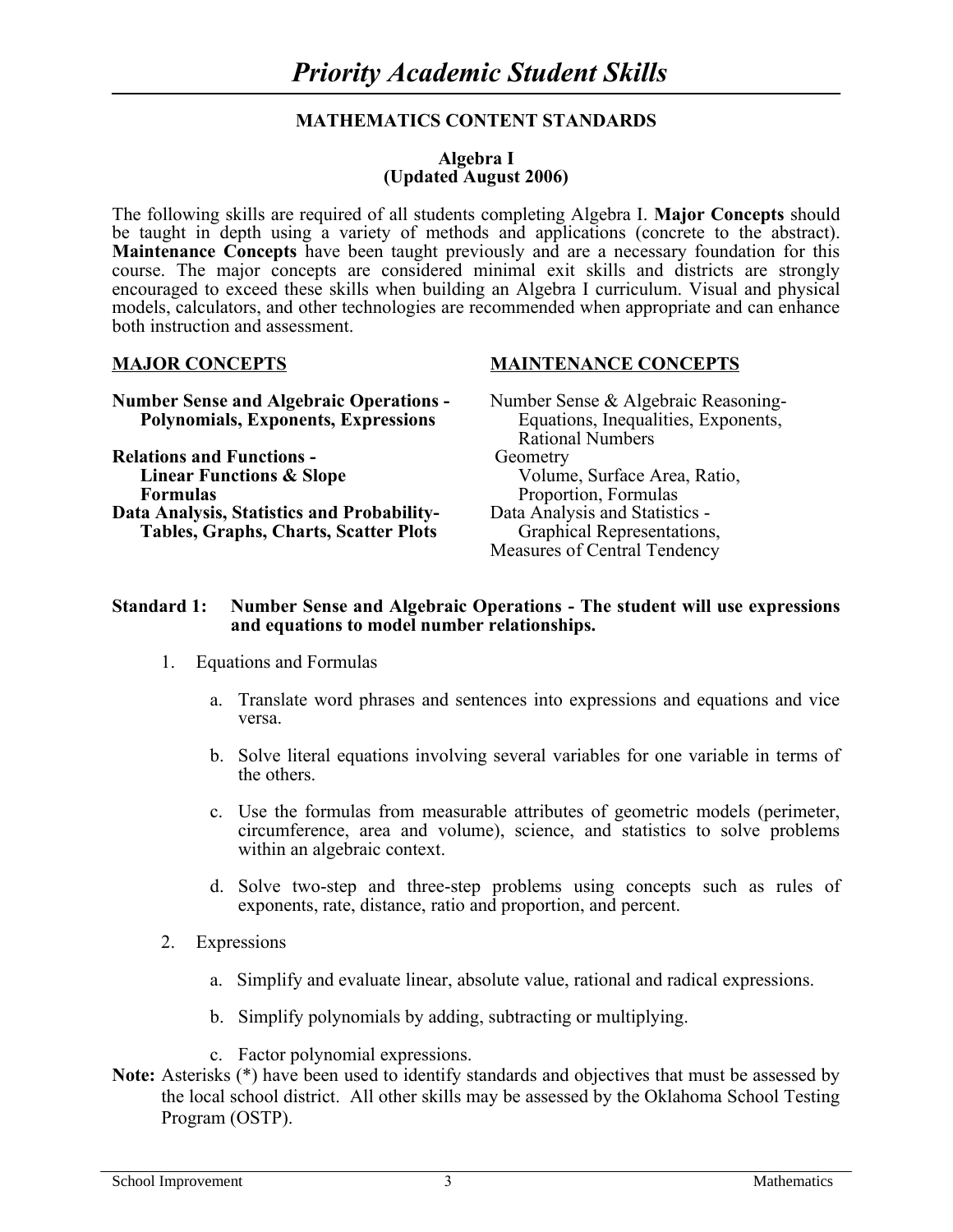### **Standard 2: Relations and Functions** - **The student will use relations and functions to model number relationships***.*

- 1. Relations and Functions
	- a. Distinguish between linear and nonlinear data.
	- b. Distinguish between relations and functions.
	- c. Identify dependent and independent variables, domain and range.
	- d. Evaluate a function using tables, equations or graphs.
- 2. Linear Equations and Graphs
	- a. Solve linear equations by graphing or using properties of equality.
	- b. Recognize the parent graph of the functions  $y = k$ ,  $y = x$ ,  $y = |x|$ , and predict the effects of transformations on the parent graph.
	- c. Slope
		- I. Calculate the slope of a line using a graph, an equation, two points or a set of data points.
		- II. Use the slope to differentiate between lines that are parallel, perpendicular, horizontal, or vertical.
		- III. Interpret the slope and intercepts within the context of everyday life (e.g., telephone charges based on base rate [y-intercept] plus rate per minute [slope]).
	- d. Develop the equation of a line and graph linear relationships given the following: slope and y-intercept, slope and one point on the line, two points on the line, x-intercept and y-intercept, a set of data points.
	- e. Match equations to a graph, table, or situation and vice versa.
- 3. Linear Inequalities and Graphs
	- a. Solve linear inequalities by graphing or using properties of inequalities.
	- b. Match inequalities (with 1 or 2 variables) to a graph, table, or situation and vice versa.
- 4. Solve a system of linear equations by graphing, substitution or elimination.
- \* 5. Nonlinear Functions
	- a. Match exponential and quadratic functions to a table, graph or situation and vice versa.
	- b. Solve quadratic equations by graphing, factoring, or using the quadratic formula.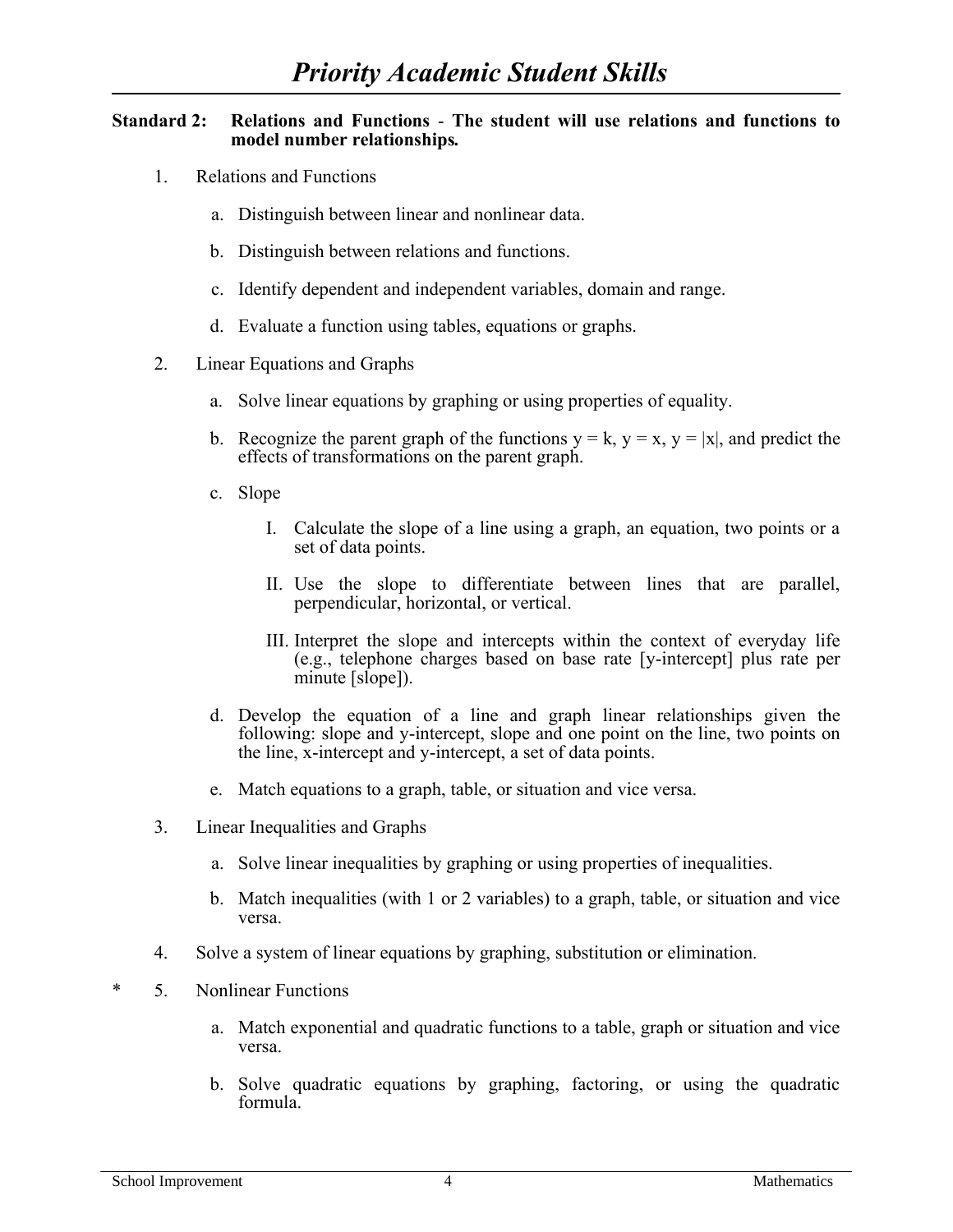#### **Standard 3: Data Analysis, Probability and Statistics - The student will use data analysis, probability and statistics to formulate and justify predictions from a set of data.**

- 1. Data Analysis
	- a. Translate from one representation of data to another and understand that the data can be represented using a variety of tables, graphs, or symbols and that different modes of representation often convey different messages.
	- b. Make valid inferences, predictions, and/or arguments based on data from graphs, tables, and charts.
	- c. Solve two-step and three-step problems using concepts such as probability and measures of central tendency.
- 2. Collect data involving two variables and display on a scatter plot; interpret results using a linear model/equation and identify whether the model/equation is a line best fit for the data.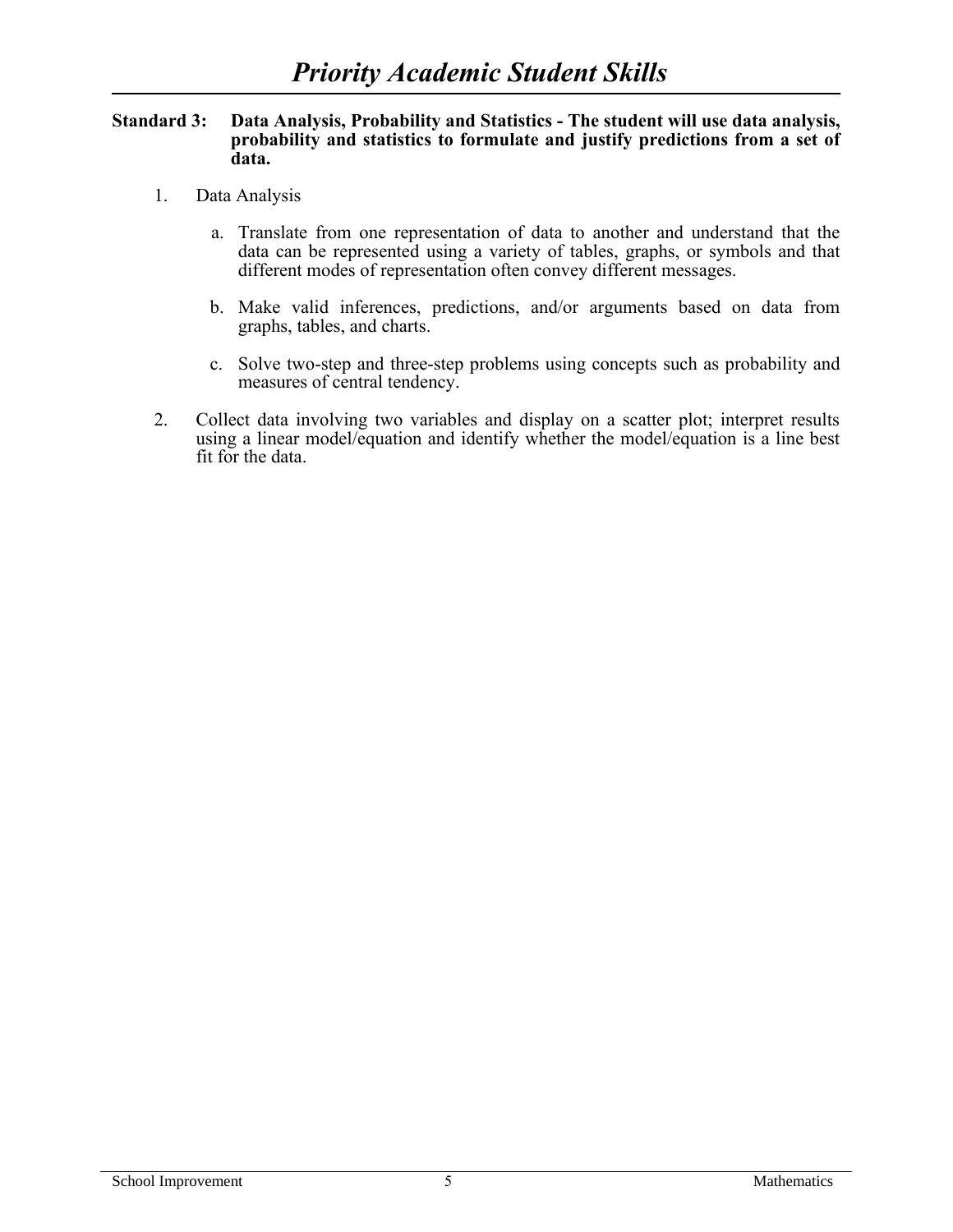# **MATHEMATICS CONTENT STANDARDS**

#### **Geometry (Updated February 2007)**

The following skills are required of all students completing Geometry. **Major Concepts** should be taught in depth using a variety of methods and applications (concrete to the abstract). **Maintenance Concepts** have been taught previously and are a necessary foundation for this course. The major concepts are considered minimal exit skills and districts are strongly encouraged to exceed these skills when building a Geometry curriculum. Visual and physical models, calculators, and other technologies are recommended when appropriate and can enhance both instruction and assessment.

#### **MAJOR CONCEPTS MAINTENANCE CONCEPTS**

| <b>Logical Reasoning</b>   | Ratios, Proportions                   |
|----------------------------|---------------------------------------|
| <b>Properties</b>          | Perimeter, Area, Surface Area, Volume |
| <b>Coordinate Geometry</b> | Equations                             |
| <b>Triangles</b>           | Formulas                              |

### **Standard 1: Logical Reasoning - The student will use deductive and inductive reasoning to solve problems.**

- 1. Identify and use logical reasoning skills (inductive and deductive) to make and test conjectures, formulate counter examples, and follow logical arguments.
- 2. State, use, and examine the validity of the converse, inverse, and contrapositive of "if-then" statements.
- \* 3. Compare the properties of Euclidean geometry to non-Euclidean geometries (for example, elliptical geometry, as shown on the surface of a globe, does not uphold the parallel postulate).

#### **Standard 2: Properties of 2-Dimensional Figures - The student will use the properties and formulas of geometric figures to solve problems.**

- \* 1. Use geometric tools (for example, protractor, compass, straight edge) to construct a variety of figures.
	- 2. Line and Angle Relationships
		- a. Use the angle relationships formed by parallel lines cut by a transversal to solve problems.
		- b. Use the angle relationships formed by two lines cut by a transversal to determine if the two lines are parallel and verify, using algebraic and deductive proofs.
		- c. Use relationships between pairs of angles (for example, adjacent, complementary, vertical) to solve problems.
- **Note:** Asterisks (\*) have been used to identify standards and objectives that must be assessed by the local school district. All other skills may be assessed by the Oklahoma School Testing Program (OSTP).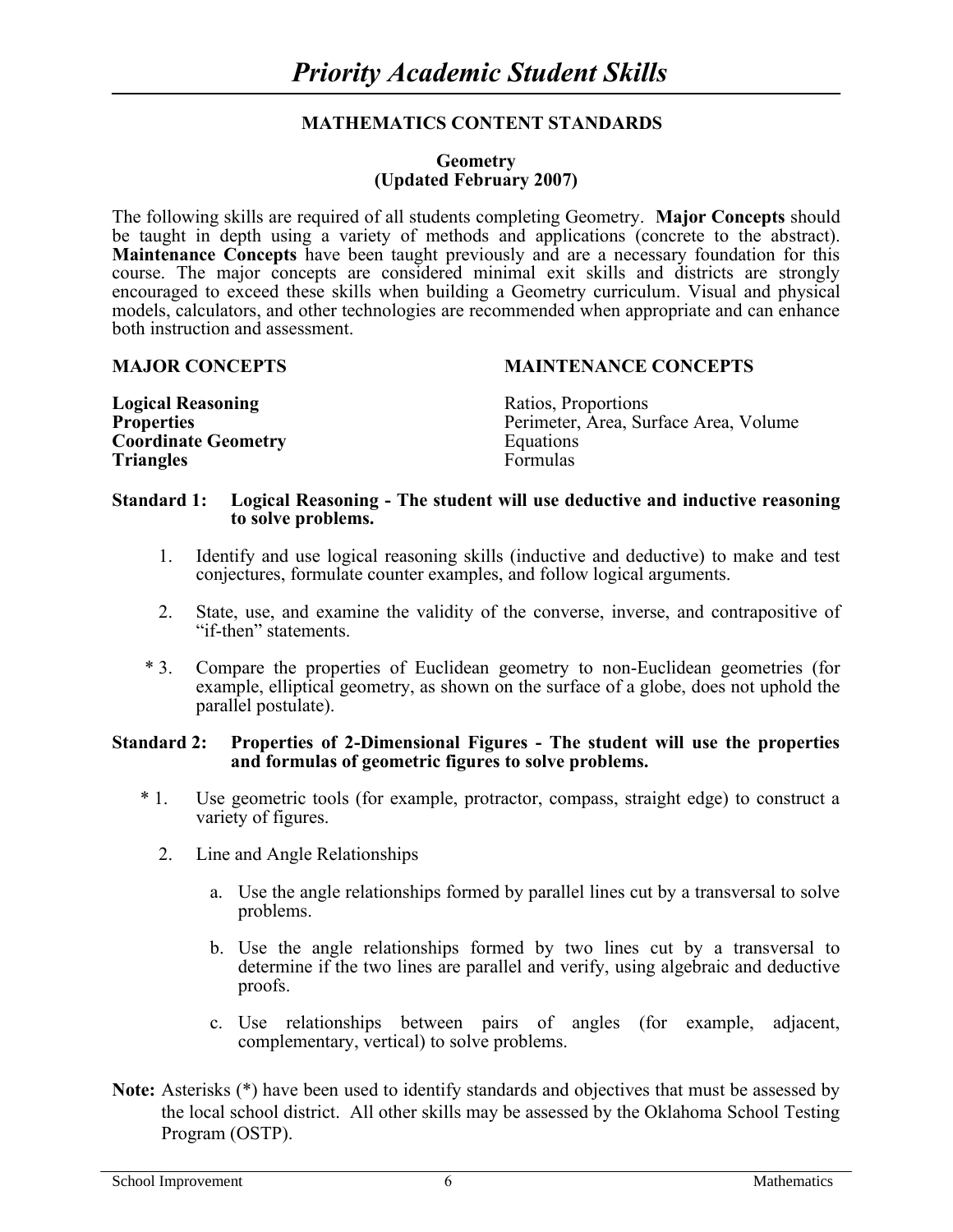- 3. Polygons and Other Plane Figures
	- a. Identify, describe, and analyze polygons (for example, convex, concave, regular, pentagonal, hexagonal, n-gonal).
	- b. Apply the interior and exterior angle sum of convex polygons to solve problems, and verify using algebraic and deductive proofs.
	- c. Develop and apply the properties of quadrilaterals to solve problems (for example, rectangles, parallelograms, rhombi, trapezoids, kites).
	- d. Use properties of 2-dimensional figures and side length, perimeter or circumference, and area to determine unknown values and correctly identify the appropriate unit of measure of each.
- 4. Similarity
	- a. Determine and verify the relationships of similarity of triangles, using algebraic and deductive proofs.
	- b. Use ratios of similar 2-dimensional figures to determine unknown values, such as angles, side lengths, perimeter or circumference, and area.
- 5. Congruence
	- a. Determine and verify the relationships of congruency of triangles, using algebraic and deductive proofs.
	- b. Use the relationships of congruency of 2-dimensional figures to determine unknown values, such as angles, side lengths, perimeter or circumference, and area.
- 6. Circles
	- a. Find angle measures and arc measures related to circles.
	- b. Find angle measures and segment lengths using the relationships among radii, chords, secants, and tangents of a circle.

### **Standard 3: Triangles and Trigonometric Ratios - The student will use the properties of right triangles and trigonometric ratios to solve problems***.*

- 1. Use the Pythagorean Theorem and its converse to find missing side lengths and to determine acute, right, and obtuse triangles, and verify using algebraic and deductive proofs.
- 2. Apply the 45-45-90 and 30-60-90 right triangle relationships to solve problems, and verify using algebraic and deductive proofs.
- 3. Express the trigonometric functions as ratios and use sine, cosine, and tangent ratios to solve real-world problems.
- \* 4. Use the trigonometric ratios to find the area of a triangle.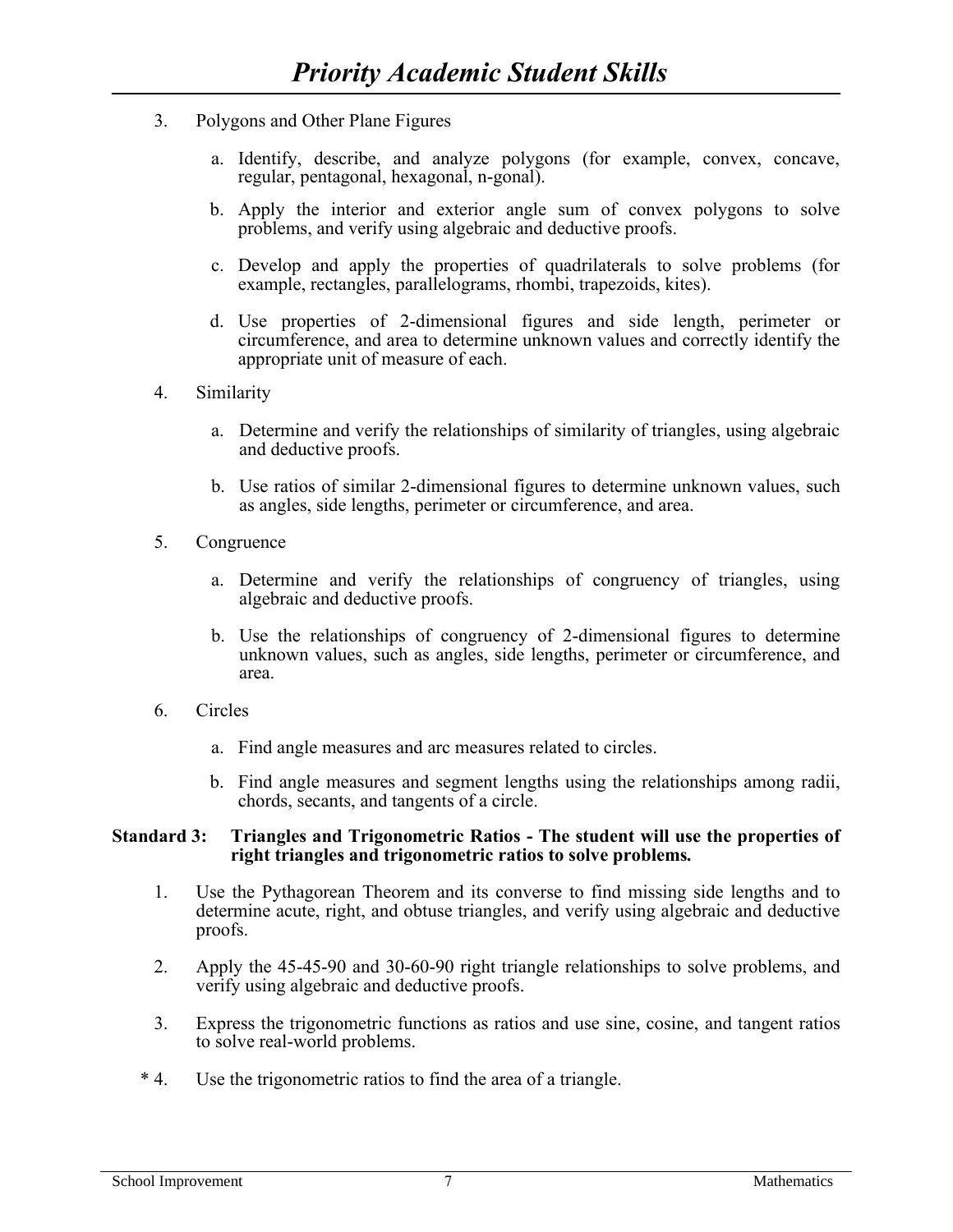#### **Standard 4: Properties of 3-Dimensional Figures - The student will use the properties and formulas of geometric figures to solve problems.**

- 1. Polyhedra and Other Solids
	- a. Identify, describe, and analyze polyhedra (for example, regular, decahedral).
	- b. Use properties of 3-dimensional figures; side lengths, perimeter or circumference, and area of a face; and volume, lateral area, and surface area to determine unknown values and correctly identify the appropriate unit of measure of each.
- 2. Similarity: Use ratios of similar 3-dimensional figures to determine unknown values, such as angles, side lengths, perimeter or circumference of a face, area of a face, and volume.
- 3. Create a model of a 3-dimensional figure from a 2-dimensional drawing and make a 2-dimensional representation of a 3-dimensional object (for example, nets, blueprints, perspective drawings).

### **Standard 5: Coordinate Geometry - The student will solve problems with geometric figures in the coordinate plane.**

- 1. Find the distance between two points; the midpoint of a segment; and calculate the slopes of parallel, perpendicular, horizontal, and vertical lines.
- 2. Properties of Figures
	- a. Given a set of points determine the type of figure formed based on its properties.
	- b. Use transformations (reflection, rotation, translation) on geometric figures to solve problems within coordinate geometry.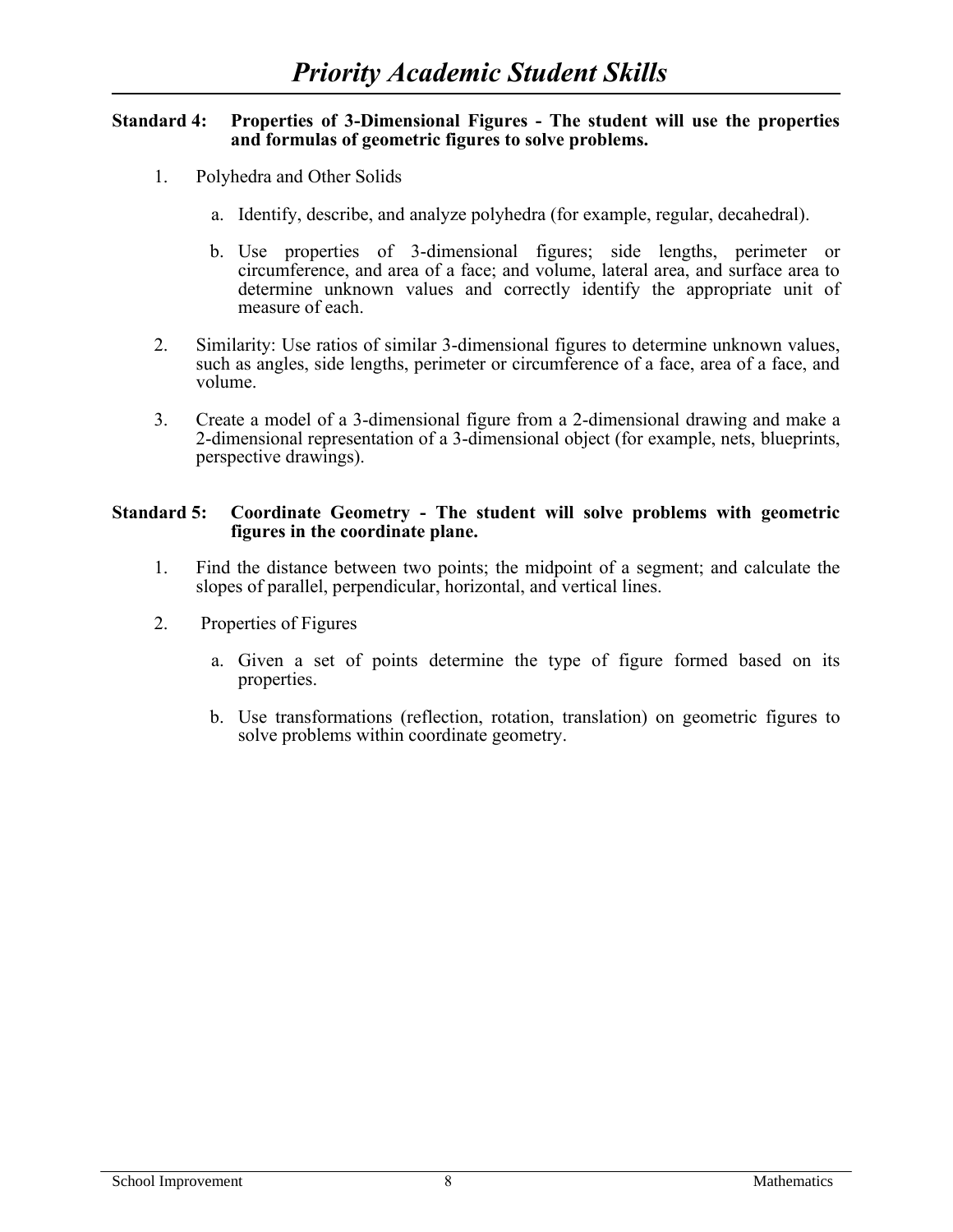# **MATHEMATICS CONTENT STANDARDS**

### **Algebra II (Updated February 2007)**

The following skills are required of all students completing Algebra II. **Major Concepts** should be taught in depth using a variety of methods and applications (concrete to the abstract). **Maintenance Concepts** have been taught previously and are a necessary foundation for this course. The major concepts are considered minimal exit skills and districts are strongly encouraged to exceed these skills when building an Algebra II curriculum. Visual and physical models, calculators, and other technologies are recommended when appropriate and can enhance both instruction and assessment.

#### **Number Systems and Algebraic Operations –** Polynomials **Real and Complex Numbers** Exponents **Functions and Relations -** Expressions  **Quadratic, Polynomial, Exponential,** Slope **Logarithmic, Rational Data Displays Data Analysis, Statistics, and Probability Relationships, Measures of Central Tendency and Variability, Sequences and Series**

#### **MAJOR CONCEPTS MAINTENANCE CONCEPTS**

- 
- **Standard 1: Number Systems and Algebraic Operations - The student will perform operations with rational, radical, and polynomial expressions, as well as expressions involving complex numbers.**
	- 1. Rational Exponents
		- a. Convert expressions from radical notations to rational exponents and vice versa.
		- b. Add, subtract, multiply, divide, and simplify radical expressions and expressions containing rational exponents.
	- 2. Polynomial and Rational Expressions
		- a. Divide polynomial expressions by lower degree polynomials.
		- b. Add, subtract, multiply, divide, and simplify rational expressions, including complex fractions.
	- 3. Complex Numbers
		- \* a. Recognize that to solve certain problems and equations, number systems need to be extended from real numbers to complex numbers.
- **Note:** Asterisks (\*) have been used to identify standards and objectives that must be assessed by the local school district. All other skills may be assessed by the Oklahoma School Testing Program (OSTP).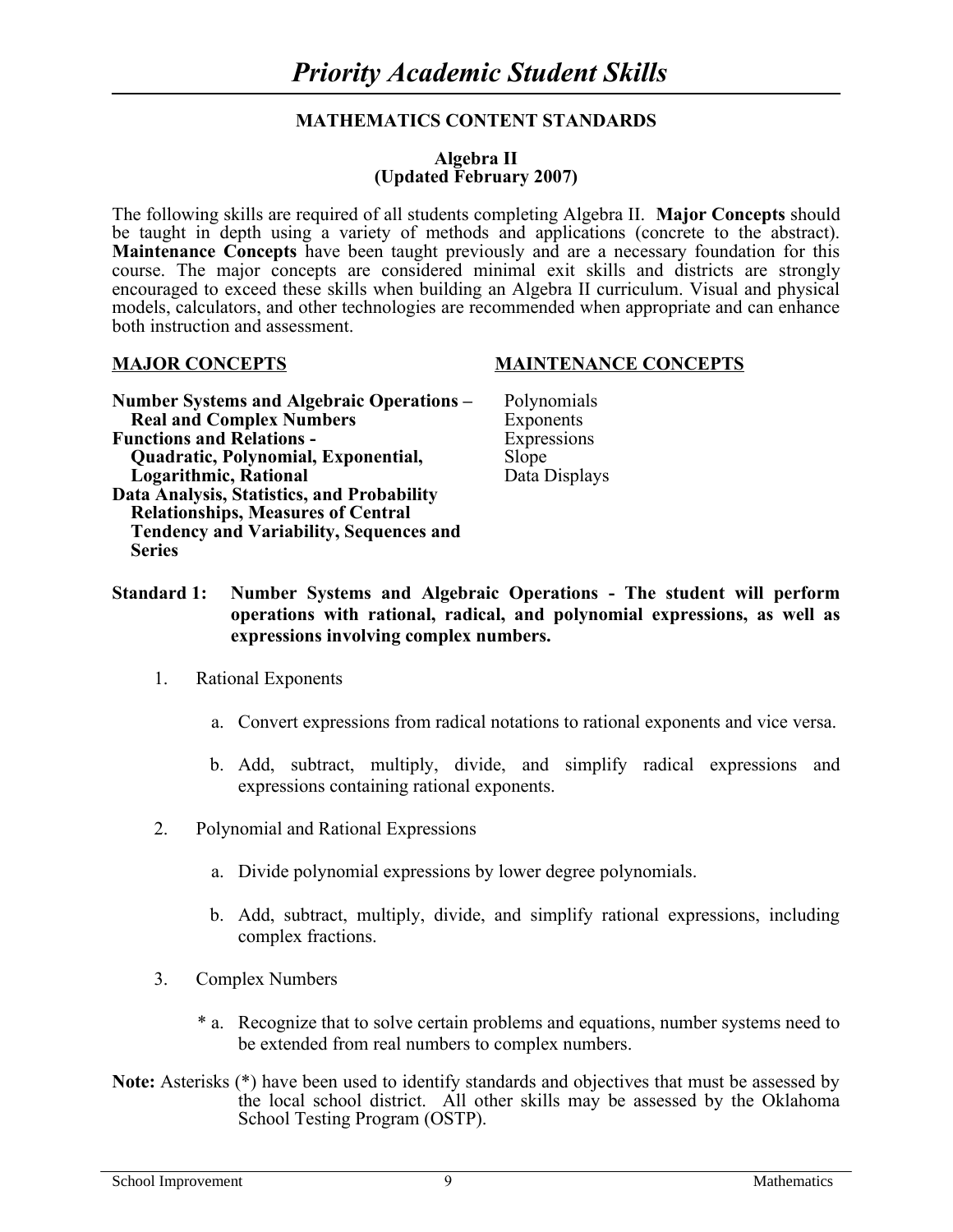b. Add, subtract, multiply, divide, and simplify expressions involving complex numbers.

# **Standard 2: Relations and Functions - The student will use the relationships among the solution of an equation, zero of a function, x-intercepts of a graph, and factors of a polynomial expression to solve problems involving relations and functions***.*

- 1. Functions and Function Notation
	- a. Recognize the parent graphs of polynomial, exponential, radical, quadratic, and logarithmic functions and predict the effects of transformations on the parent graphs, using various methods and tools which may include graphing calculators.
	- b. Add, subtract, multiply, and divide functions using function notation.
	- c. Combine functions by composition.
	- d. Use algebraic, interval, and set notations to specify the domain and range of functions of various types.
	- e. Find and graph the inverse of a function, if it exists.
- 2. Systems of Equations
	- a. Model a situation that can be described by a system of equations or inequalities and use the model to answer questions about the situation.
	- b. Solve systems of linear equations and inequalities using various methods and tools which may include substitution, elimination, matrices, graphing, and graphing calculators.
	- \*c. Use either one quadratic equation and one linear equation or two quadratic equations to solve problems.
- 3. Quadratic Equations and Functions
	- a. Solve quadratic equations by graphing, factoring, completing the square and quadratic formula.
	- b. Graph a quadratic function and identify the x- and y-intercepts and maximum or minimum value, using various methods and tools which may include a graphing calculator.
	- c. Model a situation that can be described by a quadratic function and use the model to answer questions about the situation.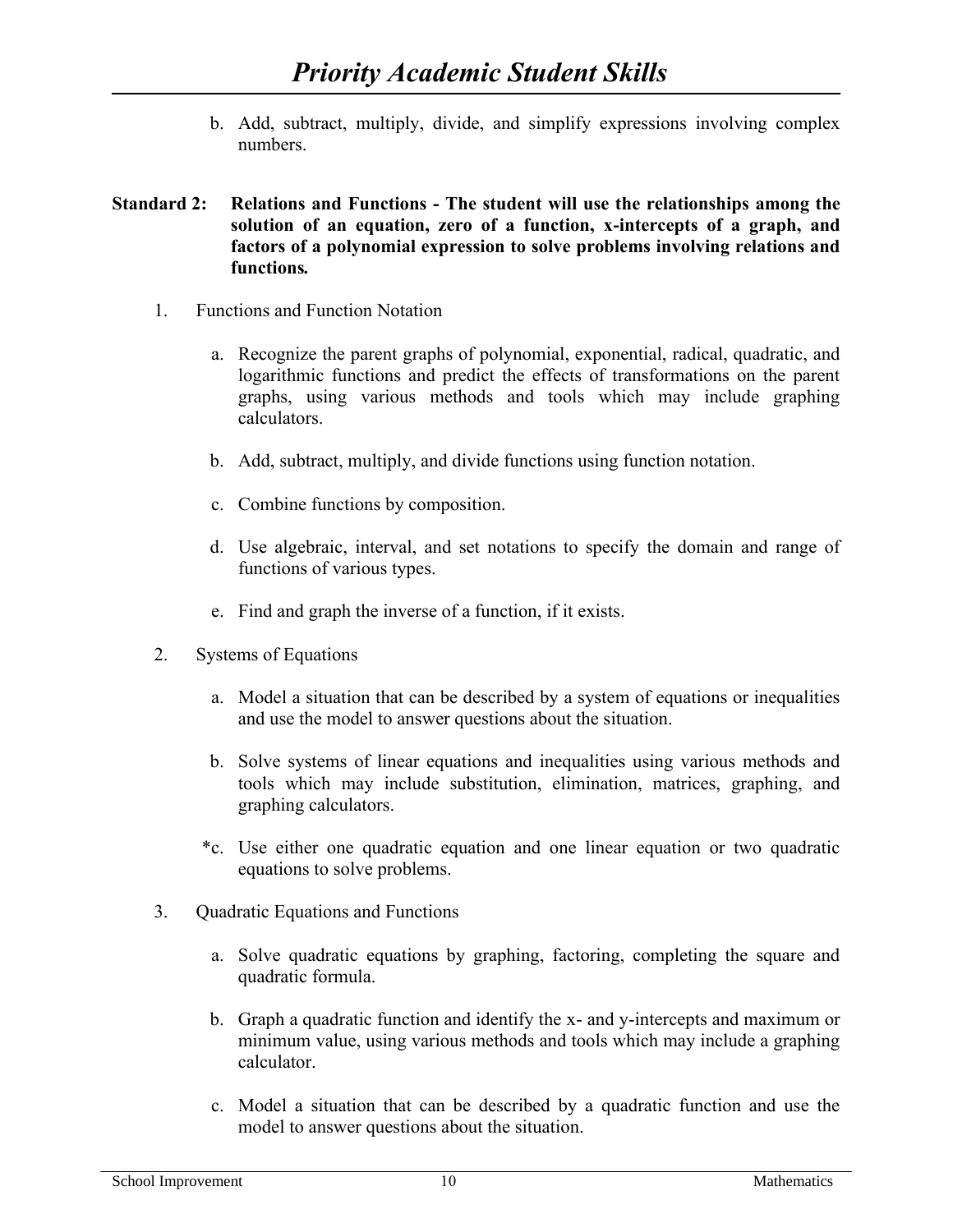- 4. Identify, graph, and write the equations of the conic sections (circle, ellipse, parabola, and hyperbola).
- 5. Exponential and Logarithmic Functions
	- a. Graph exponential and logarithmic functions.
	- b. Apply the inverse relationship between exponential and logarithmic functions to convert from one form to another.
	- c. Model a situation that can be described by an exponential or logarithmic function and use the model to answer questions about the situation.
- 6. Polynomial Equations and Functions
	- a. Solve polynomial equations using various methods and tools which may include factoring and synthetic division.
	- b. Sketch the graph of a polynomial function.
	- c. Given the graph of a polynomial function, identify the x- and y-intercepts, relative maximums and relative minimums, using various methods and tools which may include a graphing calculator.
	- d. Model a situation that can be described by a polynomial function and use the model to answer questions about the situation.
- 7. Rational Equations and Functions
	- a. Solve rational equations.
	- b. Sketch the graph of a rational function.
	- c. Given the graph of a rational function, identify the x- and y-intercepts, vertical asymptotes, using various methods and tools which may include a graphing calculator.
	- d. Model a situation that can be described by a rational function and use the model to answer questions about the situation.

# **Standard 3: Data Analysis and Statistics - The student will use data analysis and statistics to formulate and justify predictions from a set of data***.*

- 1. Analysis of Collected Data Involving Two Variables
	- a. Interpret data on a scatter plot using a linear, exponential, or quadratic model/equation.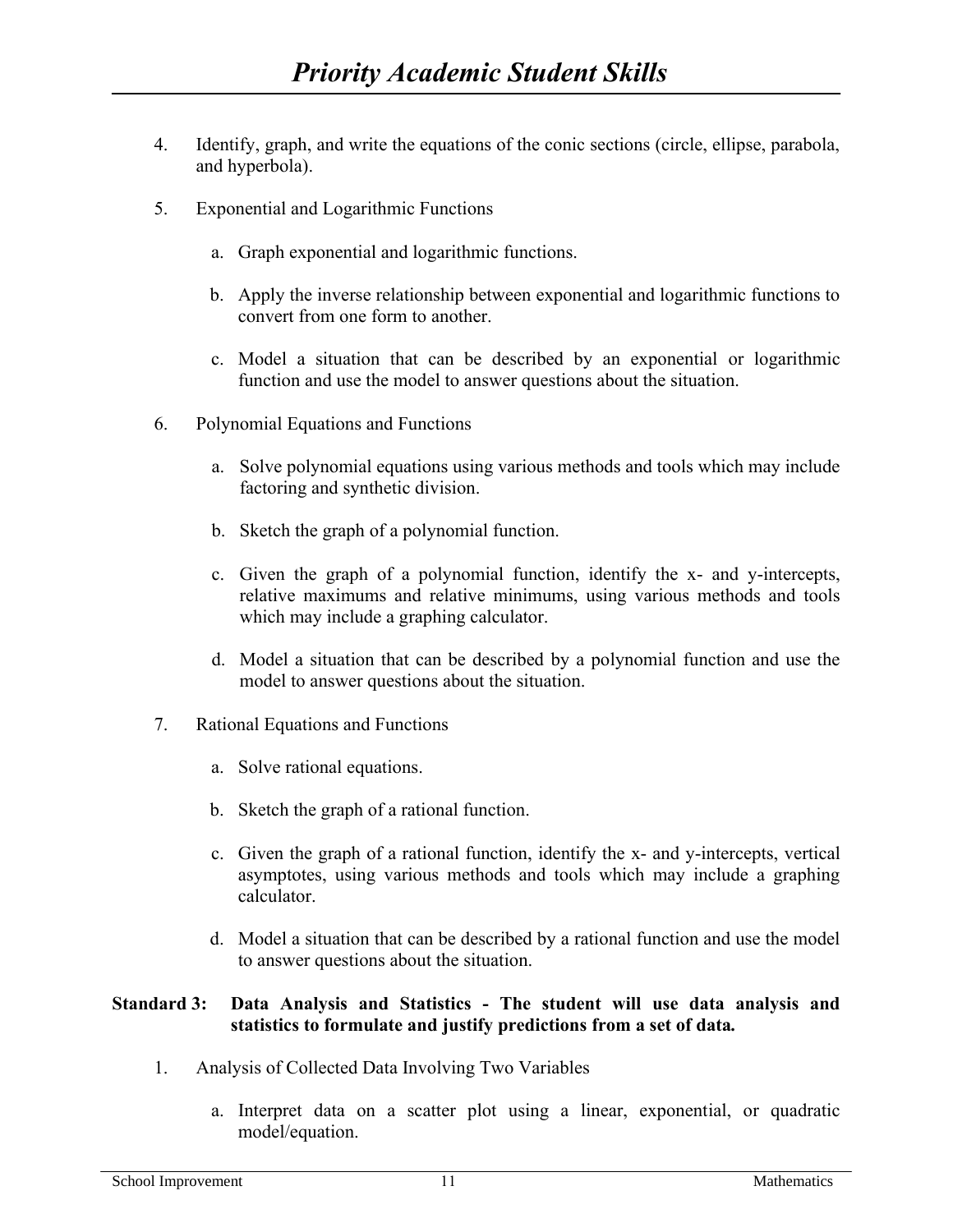- b. Identify whether the model/equation is a curve of best fit for the data, using various methods and tools which may include a graphing calculator.
- \* 2. Measures of Central Tendency and Variability
	- a. Analyze and synthesize data from a sample using appropriate measures of central tendency (mean, median, mode, weighted average).
	- b. Analyze and synthesize data from a sample using appropriate measures of variability (range, variance, standard deviation).
	- c. Use the characteristics of the Gaussian normal distribution (bell-shaped curve) to solve problems.
	- d. Identify how given outliers affect representations of data.
	- 3. Identify and use arithmetic and geometric sequences and series to solve problems.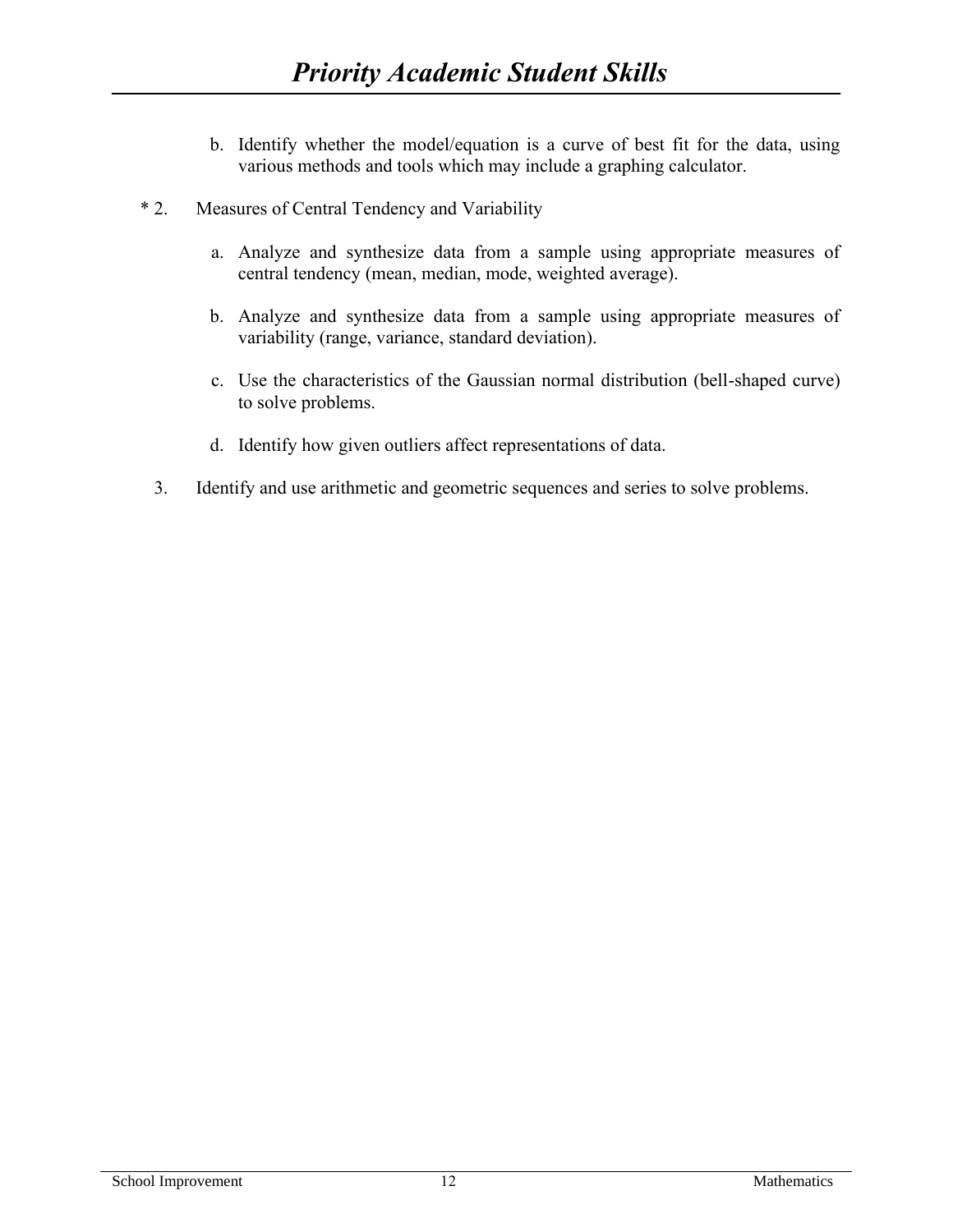# **GLOSSARY**

**addend** - in the addition problem  $3 + 2 + 6 = 11$ , the addends are 3, 2, and 6.

**algorithm** - step-by-step procedure for solving a problem.

**analog time** - time displayed on a timepiece having hour and minute hands.

**array** - (rectangular) an orderly arrangement of objects into a rectangular configuration (e.g., take six tiles and arrange two long and three wide to form a rectangle).

**attribute** - characteristics (e.g., size, shape, color, weight).

**combinations** - a selection of objects without regard to order.

**complementary angles** - two angles whose measure have a sum of 90 degrees.

**complex numbers** - numbers of the form a + bi, where a and b are real numbers and i equals the square root of -1.

**composite numbers** - any positive integer exactly divisible by one or more positive integers other than itself and 1.

**congruent** - geometric figures having exactly the same size and shape.

**conic sections** - circles, parabolas, ellipses, and hyperbolas which can all be represented by passing a plane through a hollow double cone.

**conjecture** - a statement believed to be true but not proved.

**cosine** - in a right triangle, the cosine of an acute angle is the ratio of the length of the leg adjacent to the angle to the length of the hypotenuse.

**dependent events** - events that influence each other. If one of the events occurs, it changes the probability of the other event.

**domain of a relation** - the set of all the first elements or x-coordinates of a relation.

**exponential function** - an exponential function with base b is defined by  $y = b^x$ , where  $b > 0$ and b is not equal to 1.

**expression** - a mathematical phrase that can include operations, numerals and variables. In algebraic terms:  $2m + 3x$ ; in numeric terms: 2.4 - 1.37.

**Fibonacci sequence** - the sequence of numbers, 1, 1, 2, 3, 5, 8, 13, 21, ... where each number, except the first two, is the sum of the two preceding numbers.

**function** - a relation in which each element of the domain is paired with exactly one element of the range.

**function machine** - an input/output box (often made with milk cartons, boxes, or drawn on the board) to show one number entering and a different number exiting. Students guess the rule that produced the second number (e.g., enter 3, exit 5, rule: add 2).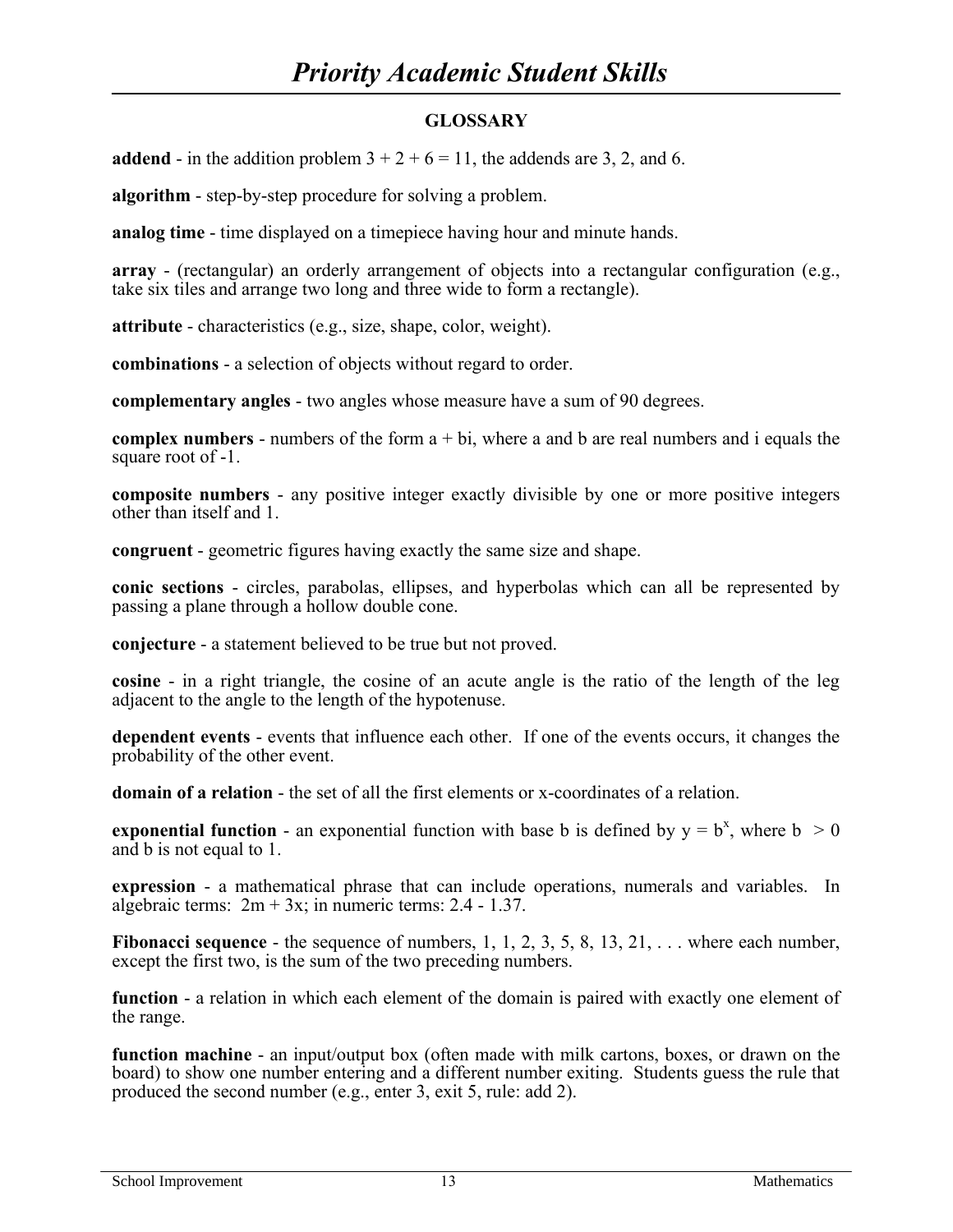**histogram** - a bar graph of a frequency distribution.

**imaginary number** - any complex number,  $a + bi$ , for which  $a = 0$  and b does not  $= 0$ .

**independent events** - events that do not influence one another. Each event occurs without changing the probability of the other event.

**integers** - . . . -2, -1, 0, 1, 2, . . .

**intercepts (x & y)** - the x (y)-coordinate of the point where a graph intercepts the x (y)- axis.

**inverse operations** - operations that undo each other (e.g., addition and subtraction are inverse operations; multiplication and division are inverse operations).

**irrational numbers** - nonterminating, nonrepeating decimals (e.g., square root of 2, pi).

**logarithmic functions** - logarithmic function with base b is the inverse of the exponential function, and is defined by  $x = log_b y (y > 0, b > 0, b$  not equal to 1).

**manipulatives** - concrete materials (e.g., buttons, beans, egg and milk cartons, counters, attribute and pattern blocks, interlocking cubes, base-10 blocks, geometric models, geoboards, fractions pieces, rulers, balances, spinners, dot paper) to use in mathematical calculations.

**mean** - in a set of n numbers, the sum of the numbers divided by n.

**median** - the middle number in the set, or the mean of the two middle numbers, when the numbers are arranged in order from least to greatest.

**mode** - a number in a set of data that occurs most often.

**multipl**e - a number that is the product of a given integer and another integer (e.g., 6 and 9 are multiples of 3).

**natural numbers** - (counting numbers)  $1, 2, 3, 4, \ldots$ 

**nonstandard measurement** - a measurement determined by the use of nonstandard units like hands, paper clips, beans, cotton balls, etc.

**number sense** - involves the understanding of number size (relative magnitude), number representations, number operations, referents for quantities and measurements used in everyday situations, etc.

**operation** - addition, subtraction, multiplication, division, etc.

**order of operations** - rules for evaluating an expression: work first within parentheses; then calculate all powers, from left to right; then do multiplications or divisions, from left to right; then do additions and subtractions, from left to right.

**ordinal** - a number that is used to tell order (e.g., first, fifth).

**prime number** - an integer greater than one whose only positive factors are 1 and itself (e.g., 2,  $\overline{3}, 5, 7, 11, 13 \ldots$ .

**probability** - the study and measure of the likelihood of an event happening.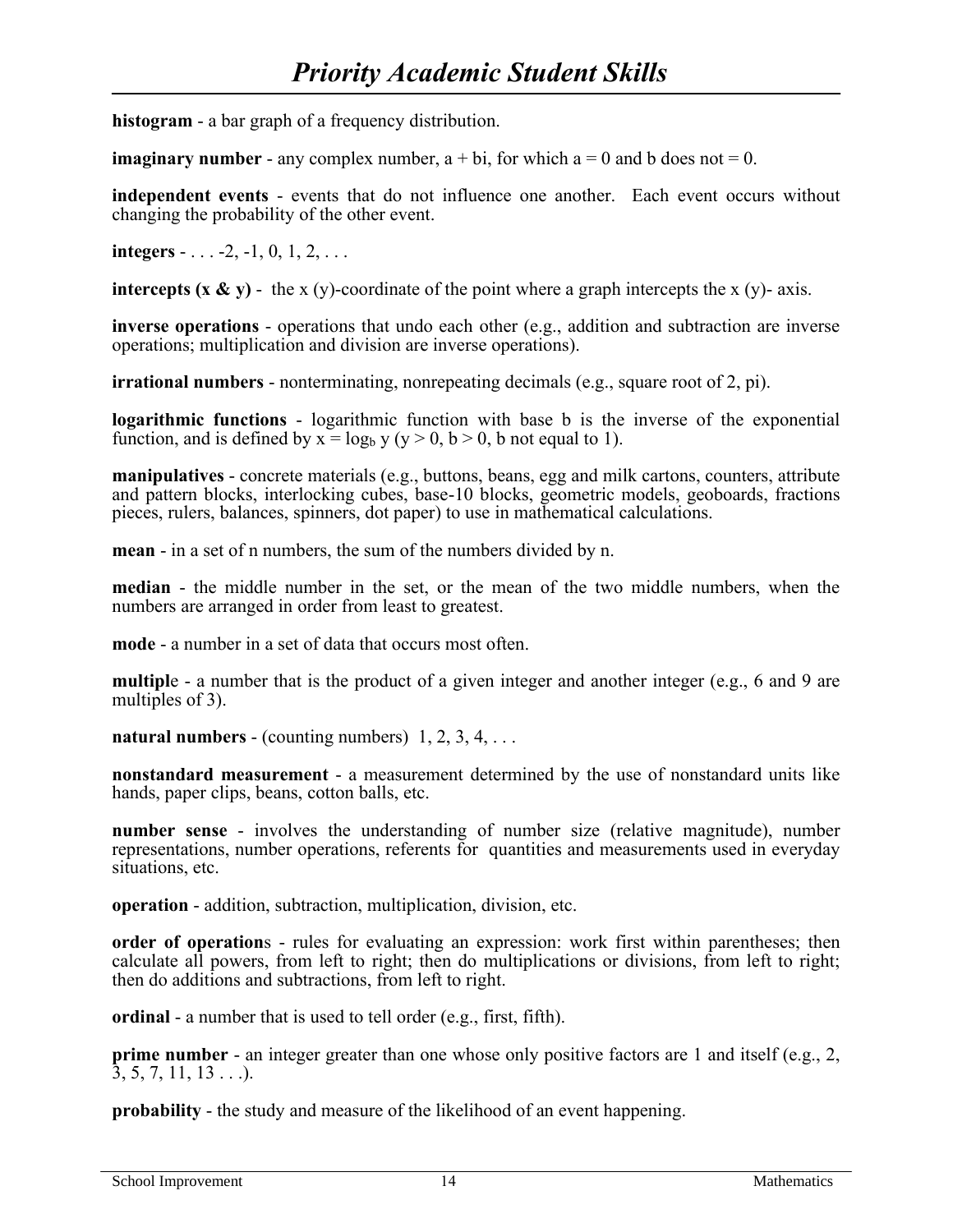**properties of arithmetic** - for all real numbers a, b and c: commutative property:  $a + b = b + a$  and  $a \cdot b = b \cdot a$ associative property:  $(a + b) + c = a + (b + c)$  and  $(a \cdot b) \cdot c = a \cdot (b \cdot c)$ distributive property:  $a(b + c) = (a \cdot b) + (a \cdot c)$ identity property:  $a + 0 = a$  and  $a \cdot 1 = a$ inverse property:  $a + (-a) = 0$  and  $a \cdot \frac{1}{a}$  $\frac{1}{a}$  = 1

**proportion** - a statement that ratios are equal.

**quadrants** - the four regions formed by the axes in a coordinate plane.

**quadratic equation** - an equation of the form  $ax^2 + bx + c = 0$ , where a, b and c are real numbers and a is not equal to 0.

**quadratic formula** - if  $ax^2 + bx + c = 0$ , where a, b and c are real numbers and a is not equal to

$$
0, \text{ then } x = \frac{-b \pm \sqrt{b^2 - 4ac}}{2a}.
$$

**range of a relation** - the set of all the second elements or y-coordinates of a relation is called the range.

**ratio** - the comparison of two quantities by division.

**rational numbers** - quotients of integers (commonly called fractions - includes both positive and negative numbers).

**real numbers** - the set of all rational and irrational numbers.

**recursive patterns** - patterns in which each number is found from the previous number by repeating a process (e.g., Fibonacci numbers).

**relation** - a set of one or more pairs of numbers.

**relative magnitude** - the size of an object or number compared to other objects and numbers.

**scatter plot** - a dot or point graph of data.

**sequence** - a set of numbers arranged in a pattern.

**sine** - in a right triangle, the sine of an acute angle is the ratio of the length of the leg opposite the angle to the length of the hypotenuse.

**slope of a line** - the ratio of the change in y to the corresponding change in x. For any

two points  $(x_1, y_1)$  and  $(x_2, y_2)$ ,  $m = \overline{(x_2 - x_1)}$ .  $(y_2 - y_1)$  $= \overline{(x_2 - x_1)}$